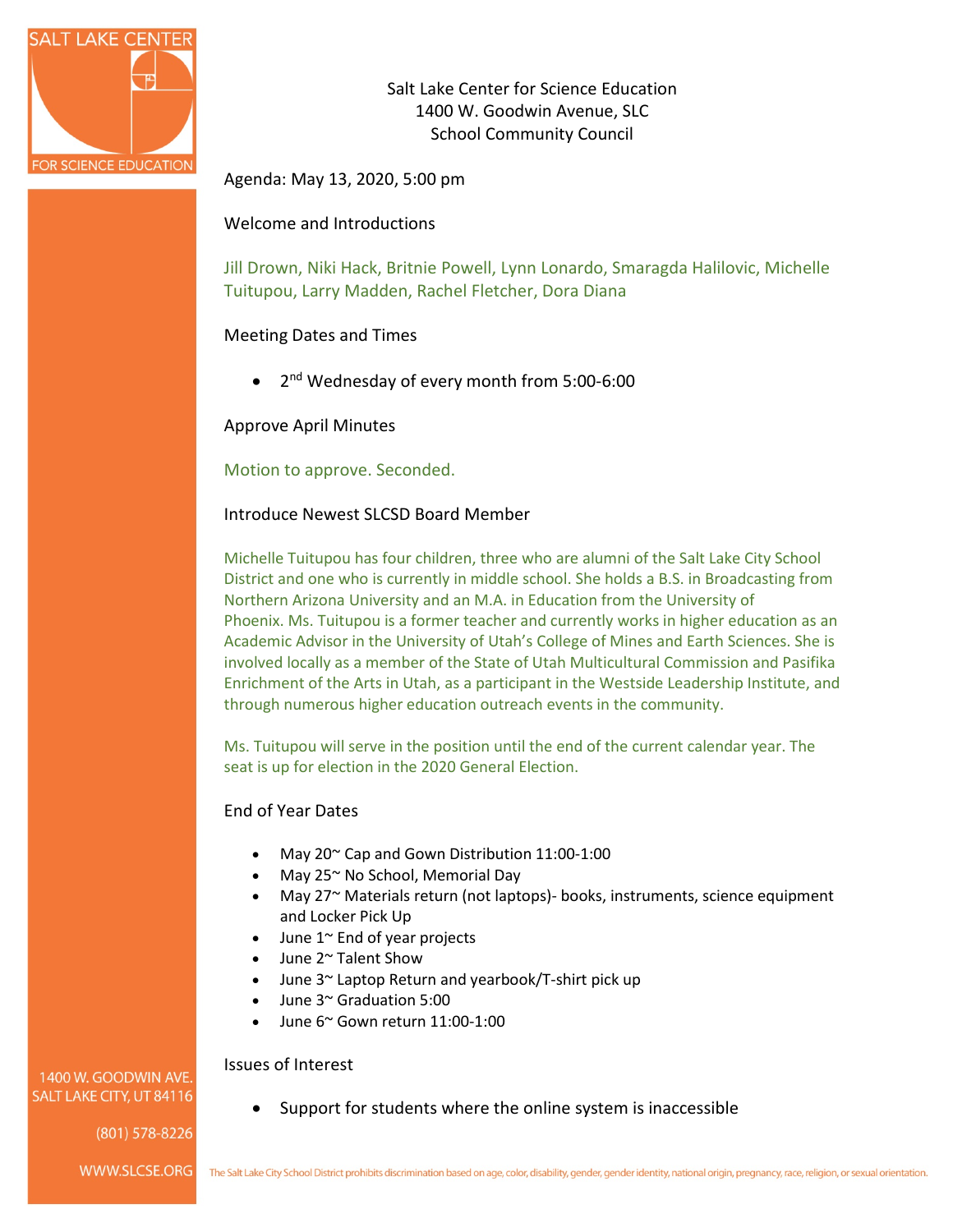All SLCSE students have been able to either get connected to the internet through a provider or a hotspot. 69% of students are actively participating in online learning. About 30% are struggling with participating enough- variety of barriers. We have made contact with 100% of the students.

• Graduation Updates

# **SLCSE 2020 Graduation Plan**

# **June 3 5:00- Parade and Graduation Walk**

SLCSE seniors will meet at a designated location (TBD) at 4:45 and remain in vehicles. Each family is limited to one vehicle participating in the SLCSE parade. The parade is in the process of being mapped and the police department will be contacted to help facilitate the parade. SLCSE graduates can invite family not in their own vehicle to park in designated places along the parade route.

A SLCSE faculty member will lead the cars in the parade route beginning at 5:00. There will also be SLCSE teachers selected to drive their vehicle staggered throughout the parade of seniors.

A stage will be set up outside the front of the school. Audio equipment will be set up to announce the arrival of a Senior to the stage. Music will be playing. A hired photographer will be in position to take senior photos.

A maximum of 18 faculty members will be appropriately social distanced on the field throughout the front of the school. Faculty will be wearing graduation gowns. All SLCSE faculty and staff will wear masks.

When the senior vehicle reaches the indicated mark, the senior will exit the vehicle and walk to the outdoor stage in front of the school. The graduates name will be read and the senior will walk across their stage, pick up their diploma and have their photo taken. A statement will be read about them being a graduate. They will turn their tassel, throw their cap, and return to vehicle.

# **Other components of Graduation**

- May 20<sup>th</sup> Cap and Gown Distribution, parade map route will be given at this time and signed compact of participating SLCSE families need to be returned
- Seniors will need to steam their own gowns this year
- The graduation walk will be available on Facebook Live and Insta Live
- Gown return on Monday, June 6 11:00-1:00
- We will compile a video of student graduation speeches, performances, and highlights from the Graduation Parade after the event.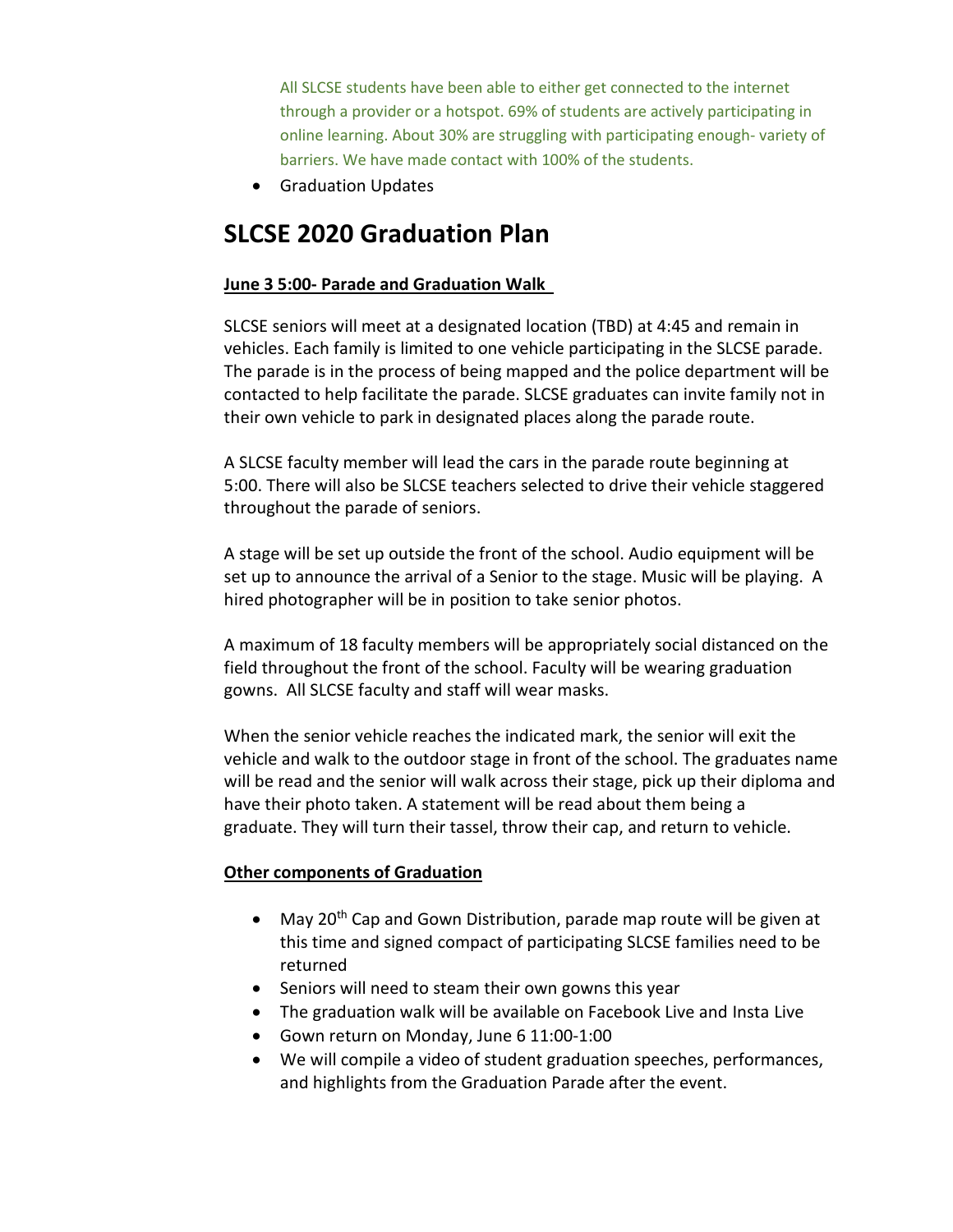# **SLCSE Graduation 2020 Participation Compact**

# SLCSE Families,

We appreciate your patience while we created a graduation plan that we feel honors and celebrates the academic experiences of our students while also maintaining the health and safety of everyone participating.

Many schools are choosing to hold virtual graduation ceremonies or schedule individual appointments for seniors to receive their diplomas. Because of our tight-knit SLCSE community, and the many years spent building relationships with our students, graduation has always been a beautiful celebration of our time together. We have designed a plan that will allow us to maintain the integrity of our graduation, even though it is a bit unconventional. In order to participate in this unique graduation ceremony, we need families to commit to strictly adhering to the following expectations:

- If you are sick, stay home!
- Only one vehicle per senior is allowed in the parade.
- Only the senior is permitted to exit the vehicle. Professional photographs will be taken of the student. A link in which the family can download photos will be provided following graduation.
- For anyone watching the parade along the route, social distancing of 6 feet between groups must be followed.
- There can be no gatherings or physical contact of any kind. A list of suggested viewing points of the parade will be provided.
- Only those within the participating senior's vehicle can watch the graduation walk. Attendance at the graduation for anyone outside the vehicle is not possible in person but they can watch online.

I understand the expectations and commit to following them. I will communicate these expectations and the importance of following them with anyone I invite to be along the parade route. I also understand that if I do anything that could compromise the health and safety of any others I may be prohibited from participating.

Senior's Name (Printed)

Participating family members' signatures

\_\_\_\_\_\_\_\_\_\_\_\_\_\_\_\_\_\_\_\_\_\_\_\_\_\_\_\_\_\_\_\_\_\_\_\_\_\_ \_\_\_\_\_\_\_\_\_\_\_\_\_\_\_\_\_\_\_\_\_\_\_\_\_\_\_\_\_\_\_\_\_\_\_